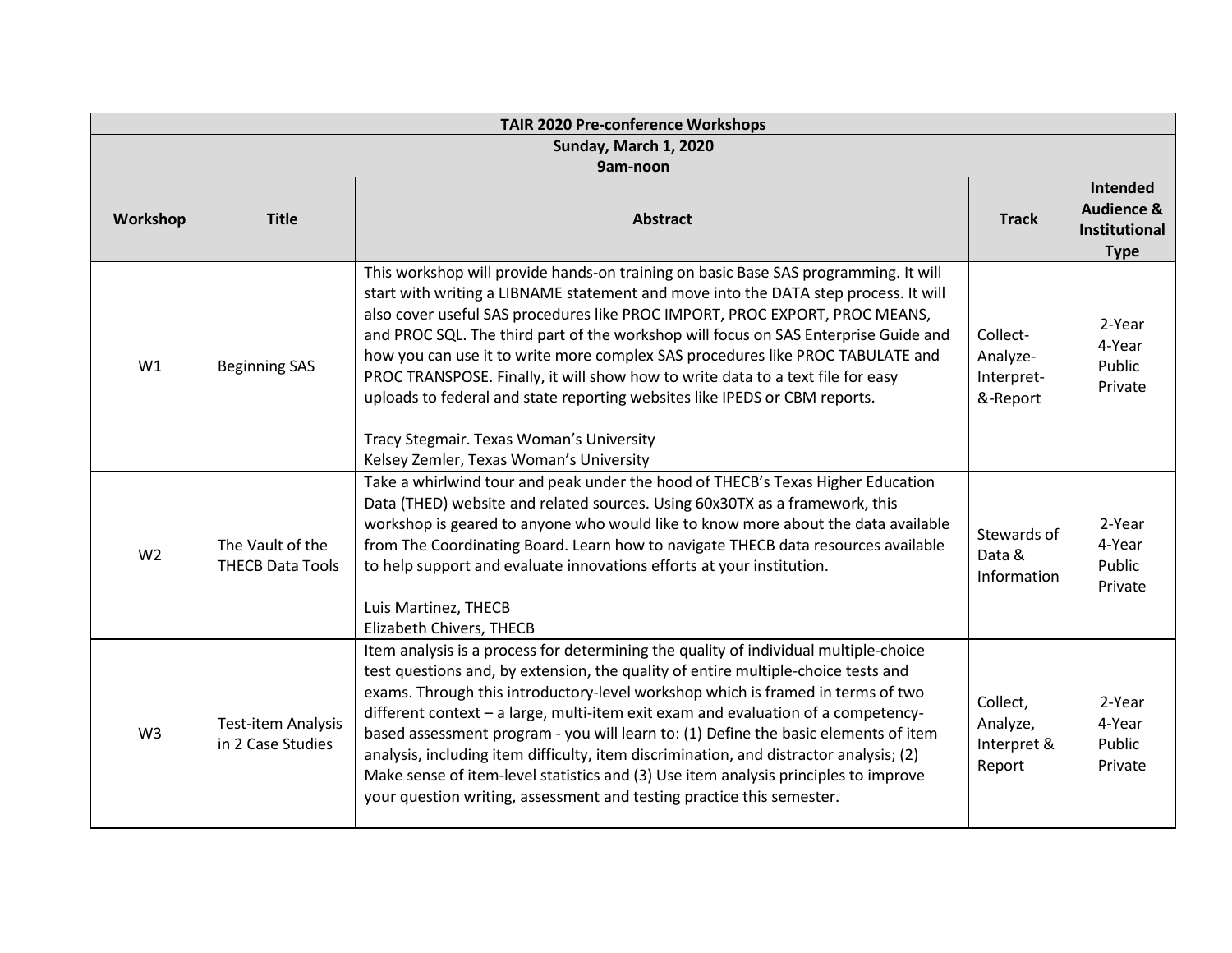|                |                                                                                              | Lea Campbell, University of Houston - Downtown<br>Michelle Hernandez-Perez, University of Houston - Downtown                                                                                                                                                                                                                                                                                                                                                                                                                                                                                                                                                                                                                                                                                                                                                                                                    |                                               |                                                                     |
|----------------|----------------------------------------------------------------------------------------------|-----------------------------------------------------------------------------------------------------------------------------------------------------------------------------------------------------------------------------------------------------------------------------------------------------------------------------------------------------------------------------------------------------------------------------------------------------------------------------------------------------------------------------------------------------------------------------------------------------------------------------------------------------------------------------------------------------------------------------------------------------------------------------------------------------------------------------------------------------------------------------------------------------------------|-----------------------------------------------|---------------------------------------------------------------------|
| W4             | Structure,<br>Manipulate, and<br>Clean Your Data<br>with Tableau<br>Prep: No SQL<br>Required | This hands-on workshop will introduce attendees to Tableau Prep Builder, which is<br>included with Tableau Creator licenses but who benefits often go overlooked. During<br>the workshop, we will look at ways of building data sources for use in Tableau by<br>combining text and Excel files, matching and grouping responses, transposing rows<br>and columns, aggregating the data, and more! Data will come from a variety of<br>sources including enrollment reports, survey responses, and salary reports. We will<br>also look at how to export the resulting data sets for use in both Tableau and other<br>products. The workshop will conclude by demonstrating the creation of basic<br>visualizations of the data in Tableau Desktop. Attendees should bring their own<br>laptop with Tableau Prep Builder 2019.4 and Tableau Desktop 2019.4 installed.<br>G. Marc Turner, Texas State University | Collect,<br>Analyze,<br>Interpret &<br>Report | 2-Year<br>4-Year<br>Public<br>Private                               |
| W <sub>5</sub> | <b>TAIR Newcomers</b><br>Workshop                                                            | The TAIR Newcomer's Workshop is a half-day session focusing on resources that are<br>available to institutional researchers and more specifically members of TAIR. The<br>workshop will explore how IR offices and the roles within them are both similar and<br>different across various types of institutions. This presentation will cover the benefits<br>of TAIR membership including the Listserv, Summer Workshops, TAIR conference,<br>and Certificate Program. Let this be the beginning of your networking experience<br>with other IR professionals.<br>Faron Kincheloe, Baylor University                                                                                                                                                                                                                                                                                                           | Operations<br>&<br>Leadership                 | Individuals<br>new to TAIR<br>2-Year<br>4-Year<br>Public<br>Private |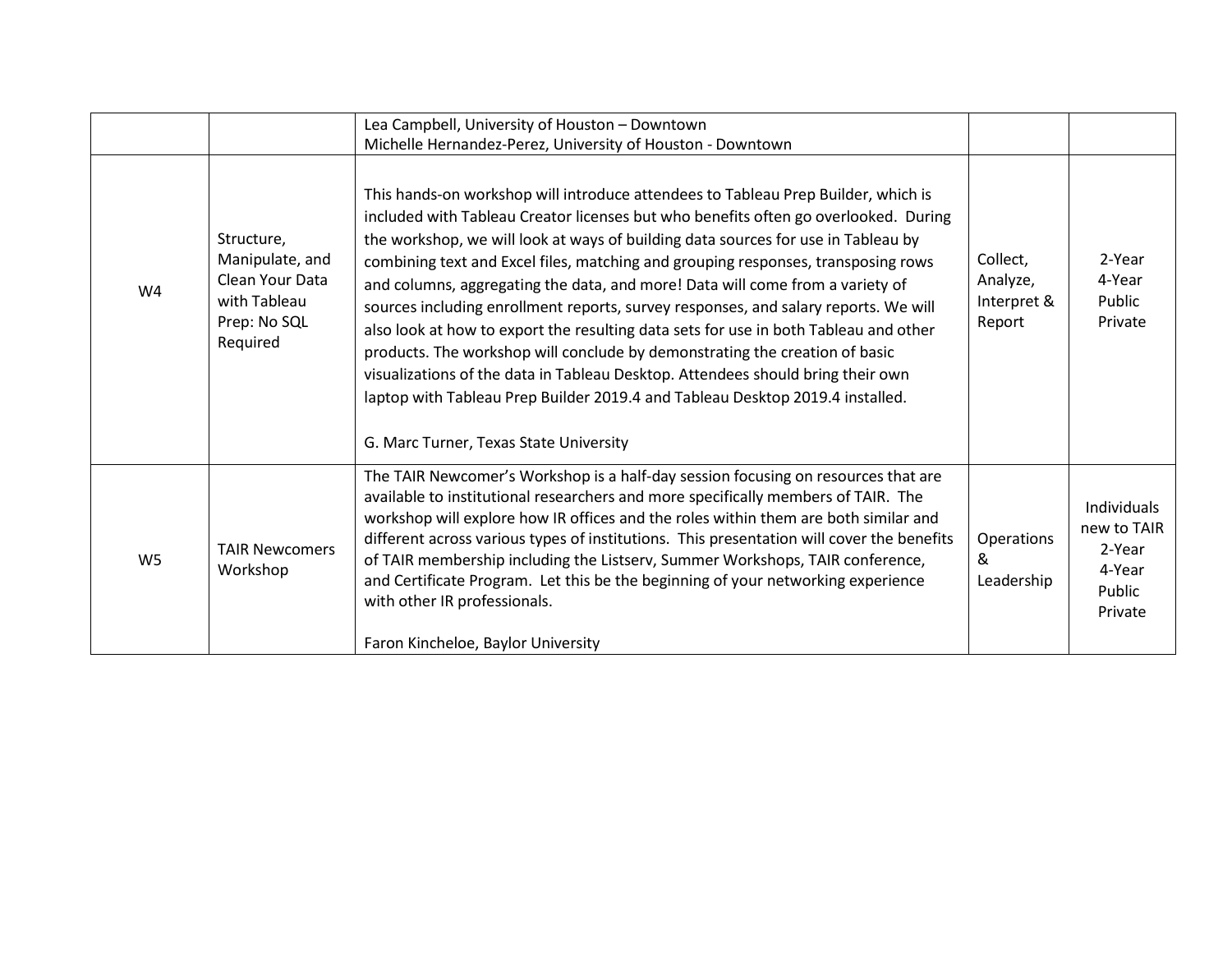| Sunday, March 1, 2020<br>$1-4pm$ |                                                      |                                                                                                                                                                                                                                                                                                                                                                                                                                                                                                                                                                                                                                                                                                                                                                                                                                                                                                                                                                                                                                                                                                                                                                                                                                                                                                                                                                                                 |                               |                                                                              |
|----------------------------------|------------------------------------------------------|-------------------------------------------------------------------------------------------------------------------------------------------------------------------------------------------------------------------------------------------------------------------------------------------------------------------------------------------------------------------------------------------------------------------------------------------------------------------------------------------------------------------------------------------------------------------------------------------------------------------------------------------------------------------------------------------------------------------------------------------------------------------------------------------------------------------------------------------------------------------------------------------------------------------------------------------------------------------------------------------------------------------------------------------------------------------------------------------------------------------------------------------------------------------------------------------------------------------------------------------------------------------------------------------------------------------------------------------------------------------------------------------------|-------------------------------|------------------------------------------------------------------------------|
| W <sub>6</sub>                   | Introduction to<br><b>Time Series</b><br>Forecasting | Using education/IR-related data, this workshop will show participants how to develop<br>predictions using several basic models which are used in times series forecasting.<br>Models presented include moving average, linear trend, and simple exponential<br>smoothing. The time series decomposition model---which builds upon fundamental<br>concepts to separate data into seasonal, trend, and cyclical components---will be<br>introduced as well. Finally, the session will cover multiples methods for evaluating<br>the accuracy of prediction models, an important step in selecting the most<br>appropriate model for a given set of data. This workshop is intended for novices and<br>experienced forecasters desiring a review of basic principles. Proficiency with Excel is<br>required, as attendees will be using their laptops and this software to build models<br>and compute error statistics.<br>Rion McDonald, University of North Texas                                                                                                                                                                                                                                                                                                                                                                                                                               | Plan and<br>Evaluate          | Must be<br>proficient<br>with Excel<br>2-Year<br>4-Year<br>Public<br>Private |
| W7                               | The 52-Week<br>Workflow                              | Providing a "52-Week Workflow" is an essential component for successful leadership<br>with Office of Institutional Research (OIR). In a recent study conducted by the<br>Association of Institutional Research (AIR), data show that the 69% of office are from<br>2-3 and 3-5 full time equivalents. With limited staffing models and the<br>comprehensive tasks assigned to the OIR, workflow management is now the most<br>indispensable tool in the management toolbox. By combining Assessment,<br>Compliance, Survey, and Systemic Reporting we can readily establish a 52-Week<br>Workflow which ensures stability as well as sustainability in the workflow. Team<br>members appreciate and look forward to the organization that a 52-Week Workflow<br>provides while the administrator delivers transparent and efficient management to<br>their institution. The 52-Week Workflow is a fundamental key to success for the OIR.<br>In this workshop we will develop a "52-Week Workflow" for your team with the<br>following areas of responsibility:<br>*Assessment<br>*Survey<br>*Compliance<br>*Systemic Reporting<br>Using the 52-Week planning template (which will be provided), we will map out the<br>academic year (September - August) with the above responsibilities to develop a<br>sustainable and transparent workflow. Full Time Equivalence (FTE) for staffing, goal | Operations<br>&<br>Leadership | 2-Year<br>4-Year<br>Public<br>Private                                        |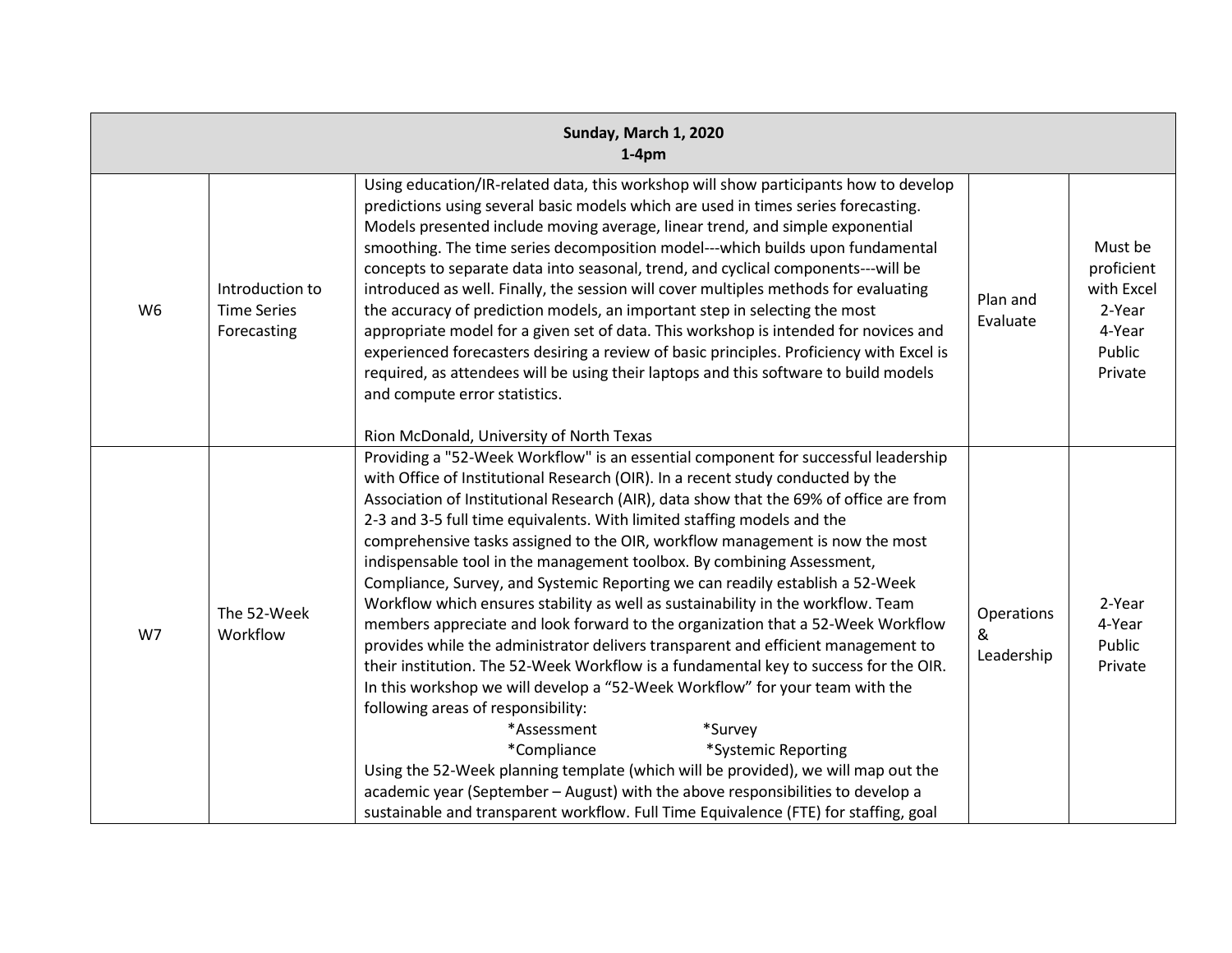|    |                                                                                                                       | setting and attainment, and projects management practices will be addressed during<br>the workshop. At the end of the session, you will have a 52-Week plan to share with<br>your team and supervisor for the year's workflow.                                                                                                                                                                                                                                                                                                                                                                                                                                                                                                                                                                                                                                                                                                                                                                       |                                                |                                                                                          |
|----|-----------------------------------------------------------------------------------------------------------------------|------------------------------------------------------------------------------------------------------------------------------------------------------------------------------------------------------------------------------------------------------------------------------------------------------------------------------------------------------------------------------------------------------------------------------------------------------------------------------------------------------------------------------------------------------------------------------------------------------------------------------------------------------------------------------------------------------------------------------------------------------------------------------------------------------------------------------------------------------------------------------------------------------------------------------------------------------------------------------------------------------|------------------------------------------------|------------------------------------------------------------------------------------------|
| W8 | Simplifying SQL                                                                                                       | Richard Plott, Texas Southern University<br>This workshop is intended for novice to intermediate SQL coders and will warm up<br>with some basics of SQL coding and progress up to the demonstration and practice of<br>using WITH clauses and sub-queries to help simplify the methods of developing query<br>syntax. A useful demonstration of using a WITH clause and a sub-query will be<br>provided as applicable to returning the minimum or maximum enrollment record<br>based on year and term value for each distinct ID in a query result. CASE or other<br>basic statements or clauses may also be covered as time allows, depending on the<br>speed of our group. We will be using free online development platforms such as<br>w3schools.com and sqlfiddle.com since we will be concentrating on the coding<br>concepts, rather than a particular software proficiency. No prior knowledge of these<br>online development tools is necessary.<br>Lindsay Patterson, Schreiner University | Collect,<br>Analyze,<br>Interpret &<br>Report  | Novices to<br>intermediate<br><b>SQL Coders</b><br>2-Year<br>4-Year<br>Public<br>Private |
| W9 | Developing Power<br>BI Dashboard with<br><b>Predictive Models</b><br>for Student<br>Persistence and<br><b>Success</b> | This workshop will include<br>Introducing the methodology how to develop predictive models for Student<br>persistence and success using institutional data and non-cognitive readiness<br>assessments (called Smarter Measure)<br>Providing some tips how to develop Power BI report for implementing<br>different initiative and providing different support service based on the<br>predictive model and student profiling<br>Providing the instruction to add basic inferential statistical analysis (e.g.,<br>regression) into Power BI report using R-script<br>Providing some consultant to develop their own power BI dashboard.<br>Jae Hak Jung, Lone Star College<br>Kwanghee Jung, Texas Tech University<br>Jaehoon Lee, Texas Tech University<br>Jacqueline Goffney, Lone Star College<br>Deseree Probasco, Lone Star College                                                                                                                                                             | Collect-<br>Analyze-<br>Interpret-<br>&-Report | 2-Year<br>4-Year<br>Public<br>Private                                                    |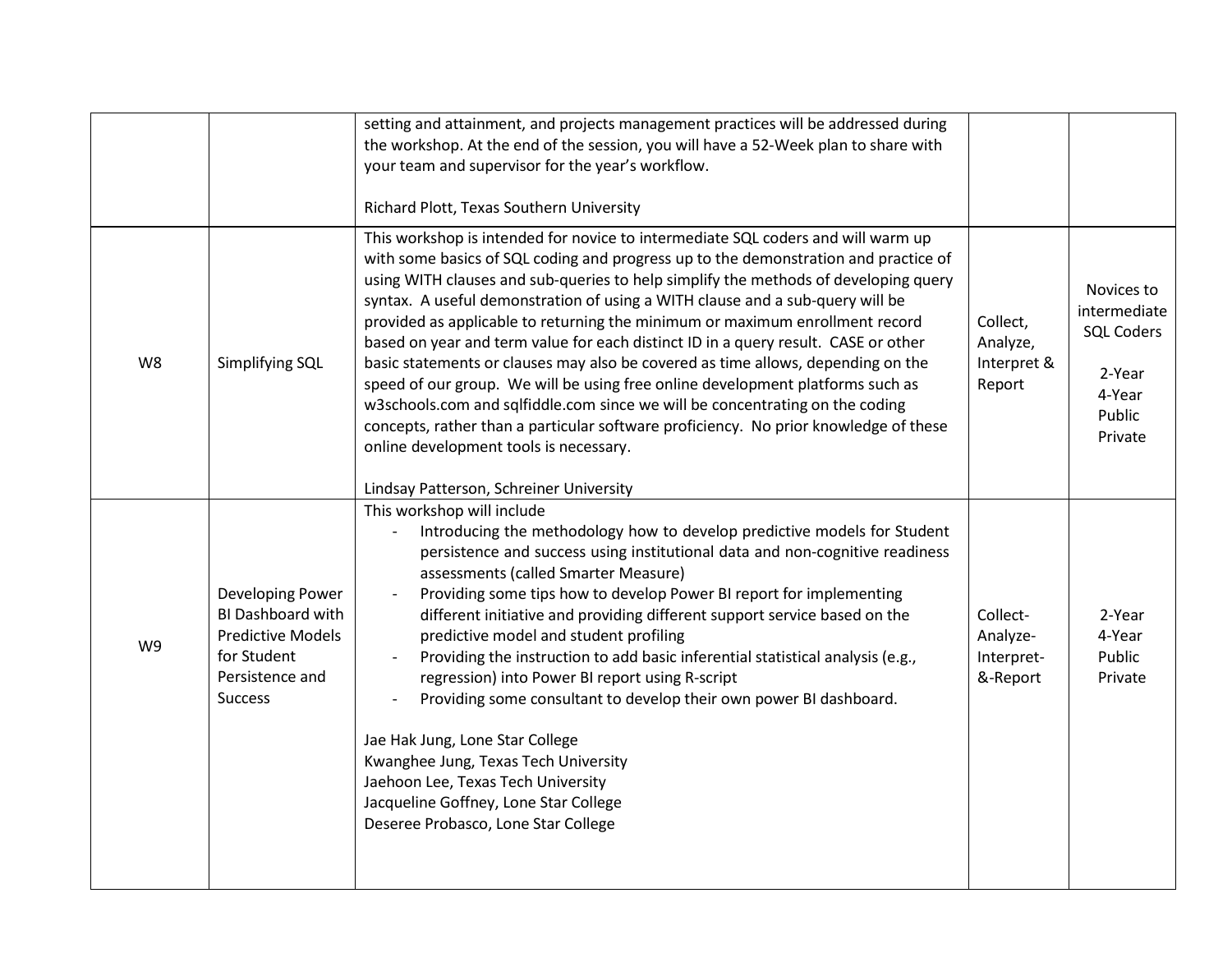| W10 | IPEDS-Data as the<br>Public Face of an<br>Institution                                                                                  | This workshop stresses the importance of accuracy and consistency in data reported<br>to IPEDS. Examples of real IPEDS data used in the public domain are incorporated,<br>enabling participants to understand the role of governmental and non-governmental<br>entities in IPEDS reporting. The workshop includes presentations, discussions,<br>exercises, and demonstrations using IPEDS data tools and resources.<br>Sponsored by AIR                                                                                       | Collect-<br>Analyze-<br>Interpret-<br>&-Report                 | 2-Year<br>4-Year<br>Public<br>Private                             |
|-----|----------------------------------------------------------------------------------------------------------------------------------------|---------------------------------------------------------------------------------------------------------------------------------------------------------------------------------------------------------------------------------------------------------------------------------------------------------------------------------------------------------------------------------------------------------------------------------------------------------------------------------------------------------------------------------|----------------------------------------------------------------|-------------------------------------------------------------------|
|     |                                                                                                                                        | Monday, March 2, 2020<br>8:30-11:30am                                                                                                                                                                                                                                                                                                                                                                                                                                                                                           |                                                                |                                                                   |
| W11 | Presenting the<br>Message: World<br><b>Class Presentation</b><br>Skills Needed for<br>Effective<br>Reporting and<br>Data Visualization | Attendees will be able to convert analysis insights into visuals that will effectively<br>convey the message.<br>Attendees will be able to select the appropriate subset of visual representations<br>based on the audience and presentation modality.<br>Attendees will be able to demonstrate effective oral presentation techniques to<br>deliver different types of messages.<br>Attendees will be given hands-on experience utilizing mini-exercises leading to a case<br>study.<br>Sydney Leo, Managing Director BDO, LLP | Education<br>Information<br>Producers,<br>Users &<br>Consumers | 2-Year<br>4-Year<br>Public<br>Private                             |
| W12 | ZogoTech<br>Analytics for<br>Institutional<br>Researchers                                                                              | This workshop will focus on ways to utilize ZogoTech Analytics to solve specific IR<br>challenges. Participants will need a laptop with Excel 2016 and PowerBI Desktop.<br>During the session, participants will learn how to pull, prepare, and analyze data<br>using both Excel and PowerBI. Topics will include analysis of cohort outcomes, course<br>scheduling analysis, and daily enrollment analytics.<br>Note: This workshop will be ONLY useful for colleges that have ZogoTech Analytics.<br>Sponsored by ZogoTech   | Collect-<br>Analyze-<br>Interpret-<br>&-Report                 | Only useful<br>for colleges<br>that have<br>ZogoTech<br>Analytics |
| W13 | SQL for Rookies                                                                                                                        | The Structured Query Language (SQL) is a universal tool incorporated into many<br>software packages and systems for the purpose of reporting and manipulating<br>data. Participants in this workshop can expect to learn how to write basic SQL query<br>code for use with a variety of databases and SQL clients. Participants will practice<br>selecting/querying data, joining tables, filtering data, and many other SQL query<br>basics. This workshop is best suited for those with little to no experience working       | Collect-<br>Analyze-<br>Interpret-<br>&-Report                 | 2-Year<br>4-Year<br>Public<br>Private                             |